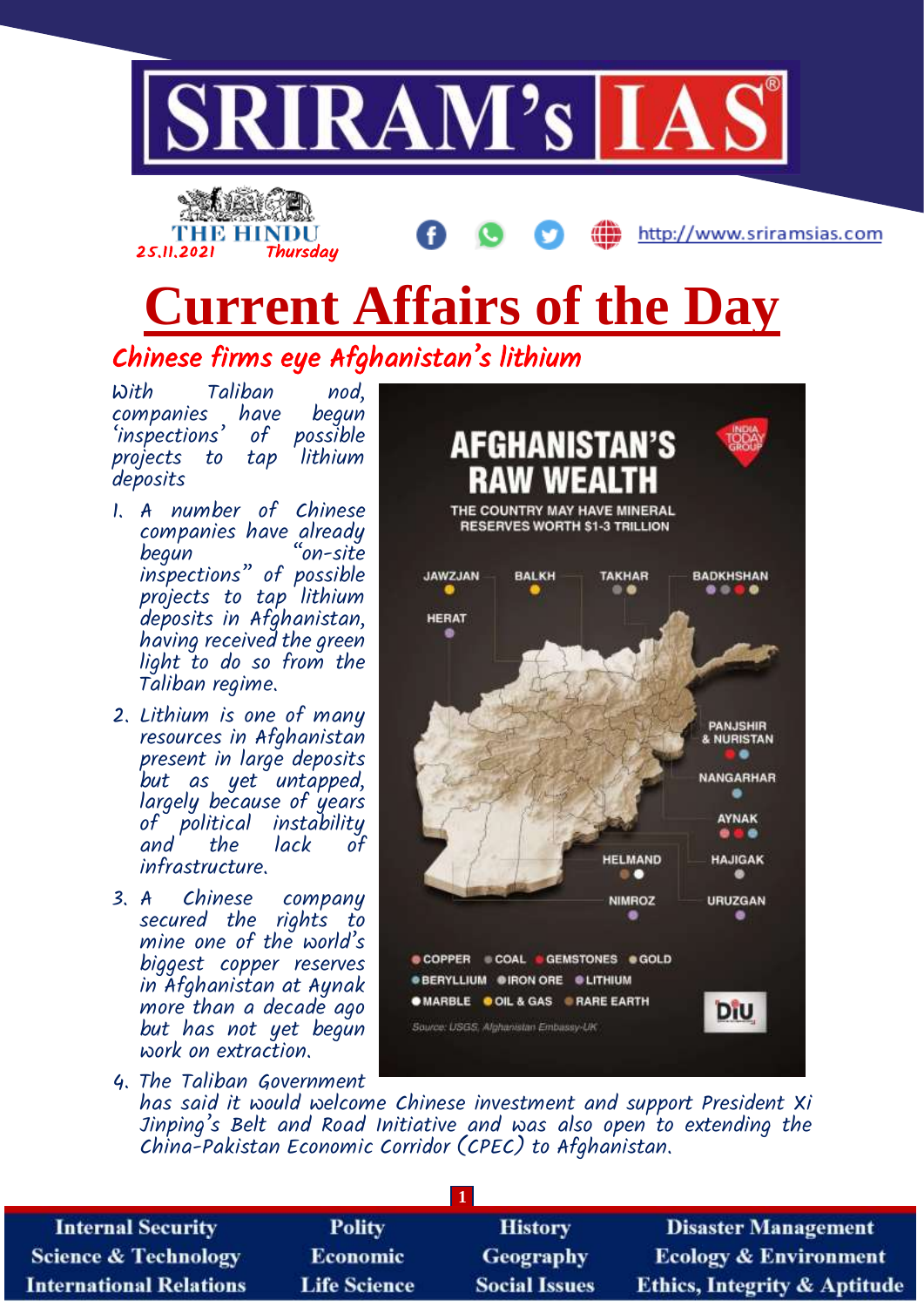





### Challenges:

- 1. The security situation, not to a dire economic crisis including shortages, are among the many challenges.
- 2. China "expressed its willingness to continue to provide humanitarian aid to Afghanistan within its capacity and work with international community to help Afghanistan alleviate temporary difficulties and realise economic reconstruction as well as an independent development.



## NASA's DART mission is almost too simplistic

NASA is launching a test mission to alter the path of an asteroid.

- 1. NASA's Double Asteroid Redirection Test (DART) mission will take 10 months to fly an unmanned spacecraft  $-$  about the size of a golf cart  $$ and crash it into an asteroid the size of a pyramid.
- 2. The destructive ride serves a purpose: It is a test to see whether the impact can alter the course of the celestial wanderer, even if slightly.

| <b>Internal Security</b>        | <b>Polity</b>       | <b>History</b>       | <b>Disaster Management</b>              |  |
|---------------------------------|---------------------|----------------------|-----------------------------------------|--|
| <b>Science &amp; Technology</b> | <b>Economic</b>     | Geography            | <b>Ecology &amp; Environment</b>        |  |
| <b>International Relations</b>  | <b>Life Science</b> | <b>Social Issues</b> | <b>Ethics, Integrity &amp; Aptitude</b> |  |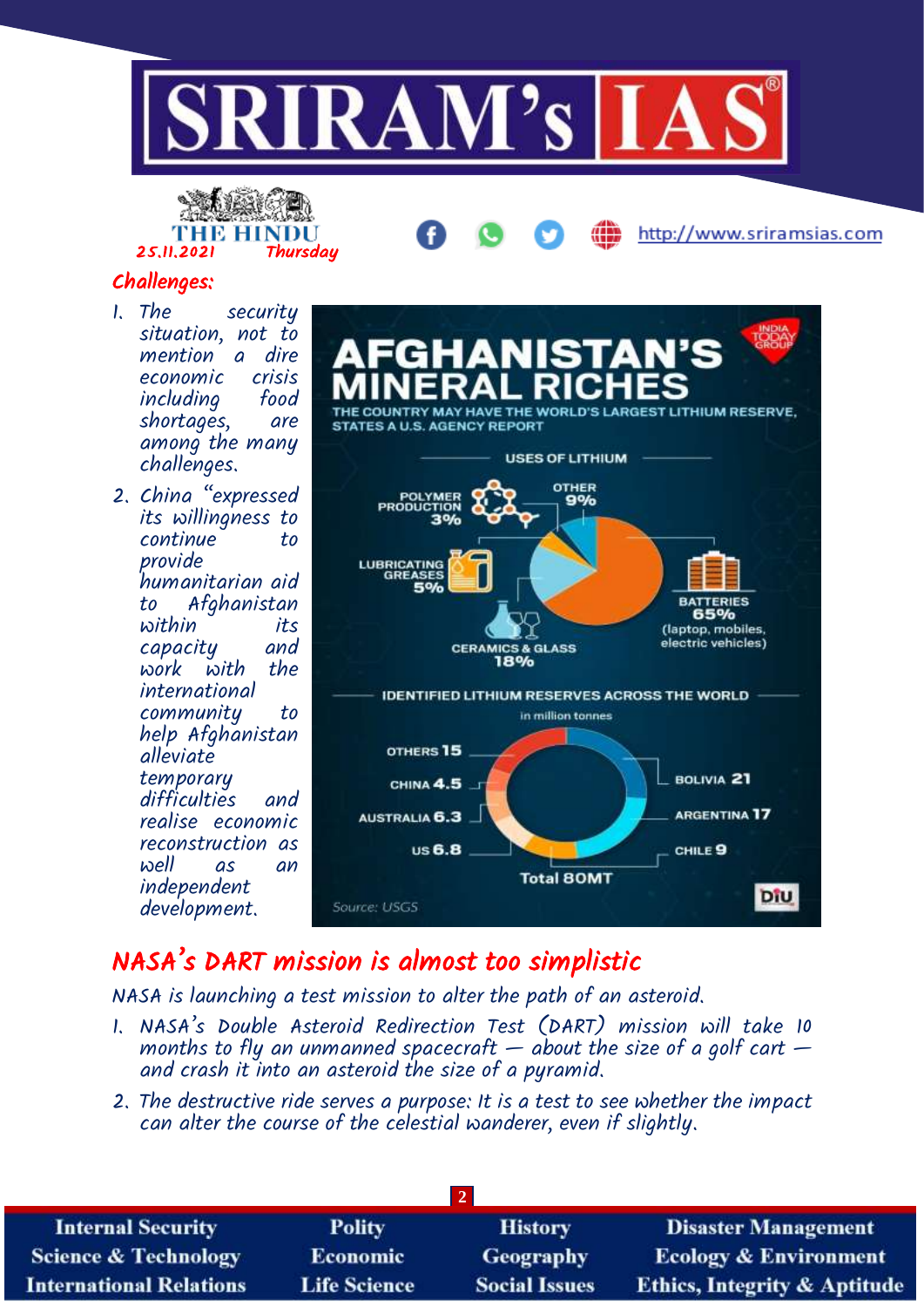

# THE HINDU<br>25.11.2021 Thursday

http://www.sriramsias.com

- 3. If successful, the mission will confirm the ability to protect the earth from asteroids that could level the planet, or on a smaller scale, large cities and regions
- 4. In late September or early October of 2022, the 1,210-pound (550 kilograms) DART



spacecraft will slam into a small asteroid named Dimorphos, changing the space rock's orbit around its larger companion, Didymos.

5. Astronomers will quantify that change, gauging the effectiveness of the "kinetic impact" method of asteroid deflection  $\H-$  strategy humanity might need to employ in the future against a rock that lines Earth up in its crosshairs.

## Cryptocurrency bill calls for extensive discussions, consultations. Parliament should take the lead

If the government should draw any lesson from the farm law saga, it is that passing contentious legislation in Parliament without proper debate and discussion is best avoided.

#### The Cryptocurrency and Regulation of Official Digital Currency Bill, 2021:

- 1. The Bill lays the ground for ushering in a framework for the introduction of the digital currency that is to be issued by the Reserve Bank of India (RBI). But, at the same time, it also seeks to "prohibit all private cryptocurrencies in India", though, allowing for "certain exceptions to promote the underlying technology of cryptocurrency and its uses".
- 2. While the granular details are awaited, doing so would be a mistake. To be sure, there are legitimate concerns over cryptocurrencies. But an outright ban, even though there are questions over its enforceability, would not be the prudent way forward.
- 3. In its haste to bring about clarity on the issue, the government should not make the mistake of ramming this legislation through without a detailed discussion on the implications of its action.

| <b>Internal Security</b>        | Polity              | <b>History</b>       | <b>Disaster Management</b>              |  |
|---------------------------------|---------------------|----------------------|-----------------------------------------|--|
| <b>Science &amp; Technology</b> | Economic            | <b>Geography</b>     | <b>Ecology &amp; Environment</b>        |  |
| <b>International Relations</b>  | <b>Life Science</b> | <b>Social Issues</b> | <b>Ethics, Integrity &amp; Aptitude</b> |  |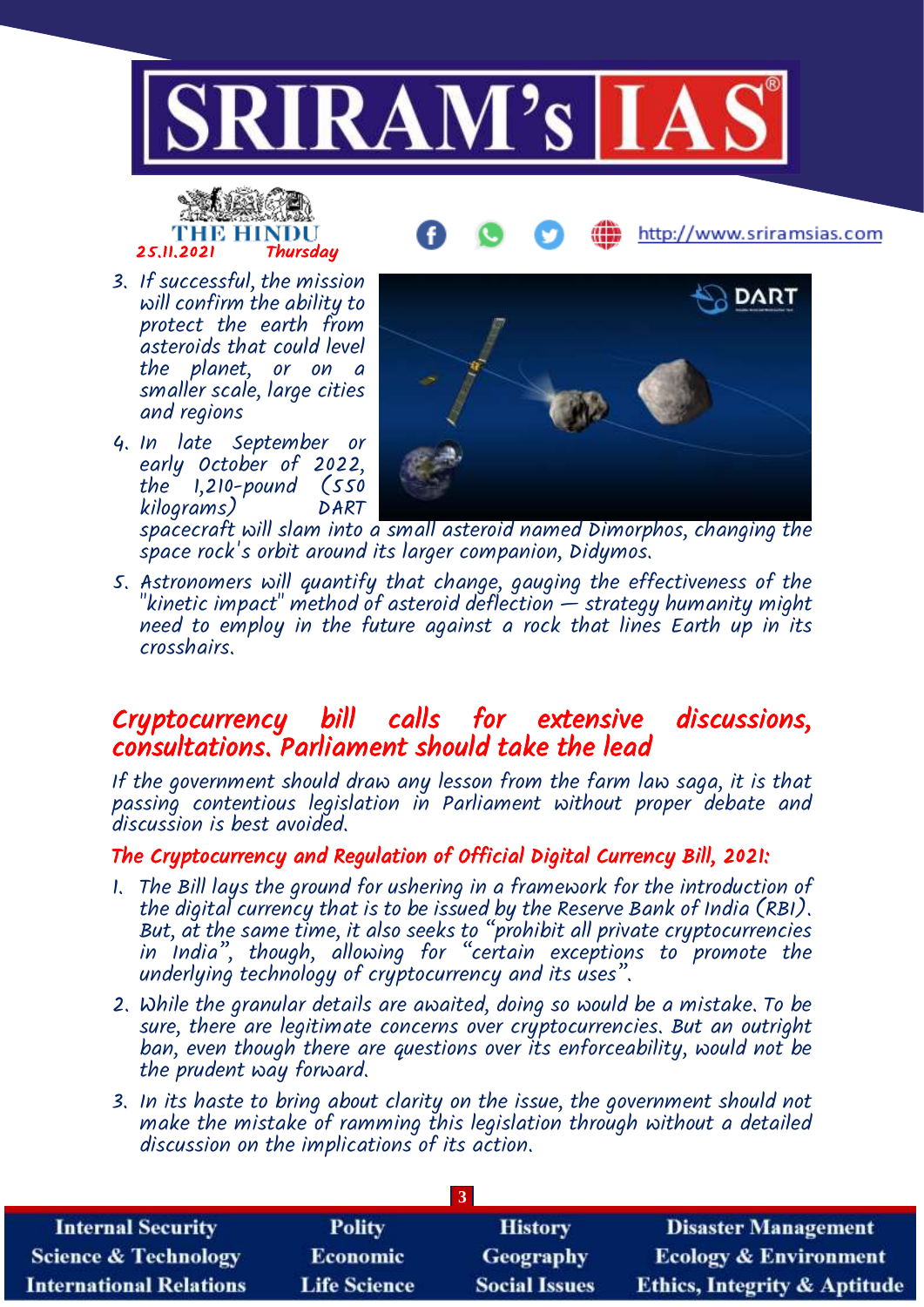



#### Complex challenges:

- 1. Across the world, the response to cryptocurrencies has varied. In September, China imposed a complete ban on crypto transactions. Countries including Japan and the UK have created space for their operation.
- 2. The regulatory architecture, the rules of governance, the ambit of taxation depends on how the country views cryptocurrency  $-$  as a currency, an asset, or a commodity.
- 3. While concerns over money laundering and financing of terrorism have been repeatedly flagged, from a monetary and fiscal policy point of view too there are valid concerns.
- 4. Central banks have concerns over their monetary dominion, especially through stablecoins backed by a reserve asset. If their acceptance as a medium of exchange gains traction, the efficacy of their policies to respond to business cycles will be under question.
- 5. Then there is also the loss of seigniorage revenue to contend with. Moreover, an outright ban may simply push these activities beyond the realm of enforcement, complicating matters.

#### Difference of opinion in India:

- 1. The issue is contentious to say the least. Strong differences of opinion exist even among the policymakers. For instance, RBI governor, Shaktikanta Das, has repeatedly cautioned against cryptocurrencies, arguing that "there are serious concerns on macroeconomic and financial stability".
- 2. But an earlier meeting chaired by the Prime Minister was in favour of "progressive and forward-looking" steps in the field of cryptocurrency.
- 3. Similarly, members of the standing committee on finance are reportedly more in favour of regulating not banning cryptocurrencies.
- 4. Considering that not everyone is on the same page, the government should tread cautiously. The way forward should be dictated by discussions and consultations with all stakeholders.

| <b>Internal Security</b>        | <b>Polity</b>       | <b>History</b>       | <b>Disaster Management</b>              |  |
|---------------------------------|---------------------|----------------------|-----------------------------------------|--|
| <b>Science &amp; Technology</b> | <b>Economic</b>     | <b>Geography</b>     | <b>Ecology &amp; Environment</b>        |  |
| <b>International Relations</b>  | <b>Life Science</b> | <b>Social Issues</b> | <b>Ethics, Integrity &amp; Aptitude</b> |  |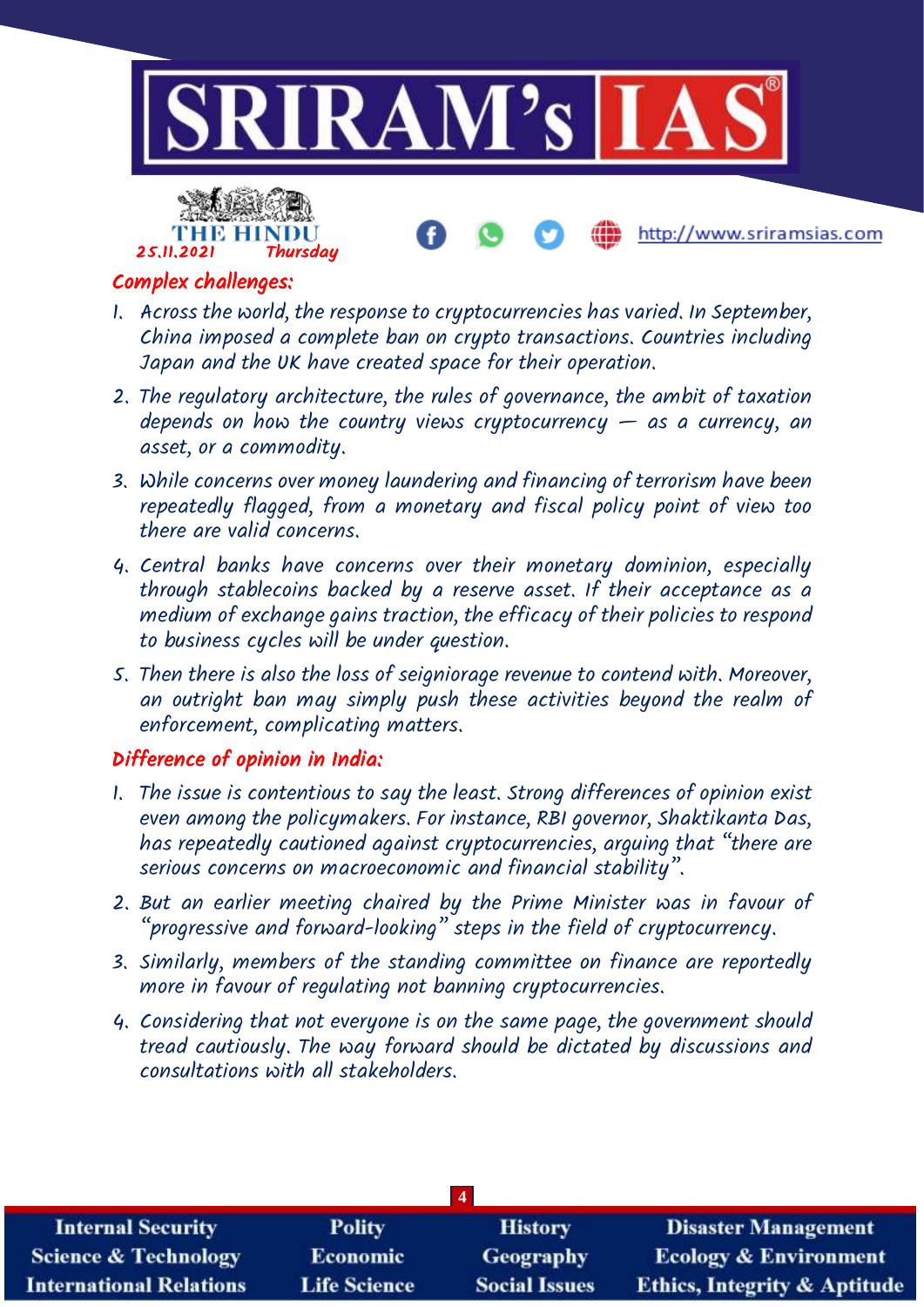



## The MSP that rural India needs: Maximum support policy

It needs reforms that will revive the health of its soil and water resources, provide employment for people and enhance the quality of life

#### Minimum Support Price" (MSP)

- 1. The issue of "minimum support price" (MSP) for key agricultural commodities has been a persistent sticking point in the negotiations between the government and the farmers.
- 2. The movement's leaders have demanded the legalisation of MSP, increasing this support price and extending it to all crops while the government has stonewalled such demands.
- 3. While the issue of MSP relates primarily to cost-effective pricing and is understandably the fulcrum on which agriculture should be assessed as an enterprise, business, or means of livelihood, it may be important to go beyond it.

#### Maximum support policies

- 1. It may, therefore, be time to seek a package of "maximum support policies". This must emanate from the recognition that mere pricing, marketing and distribution of agricultural products cannot be the panacea for the ailments inflicted on rural India by the larger political economy of the country.
- 2. Only holistic policies that address the structural inequities, institutional and administrative deficits and political distortions of rural India will provide it a new lease of life.

#### Phase down Green revolution Agriculture:

- 1. To begin with, a substantial and phased withdrawal from the Green Revolution model of promoting subsidised agriculture that's based on the use of industrial chemicals must be initiated.
- 2. However, the claim that such a shift to "sustainable" agriculture will be via "zero-budget natural farming" is an issue that must be assessed with caution.
- 3. It will not be apt to have a single model of "natural farming" for India's diverse agro-climatic cultural zones.
- 4. Instead, a combination of regionally evolved and established sustainable agro-cultures, that can be tweaked to rid them of their social inequities (such as bonded labour and tenancies) and made amenable to the new climatic trends, is required.

| $\overline{5}$                  |                     |                      |                                         |  |
|---------------------------------|---------------------|----------------------|-----------------------------------------|--|
| <b>Internal Security</b>        | <b>Polity</b>       | <b>History</b>       | <b>Disaster Management</b>              |  |
| <b>Science &amp; Technology</b> | <b>Economic</b>     | <b>Geography</b>     | <b>Ecology &amp; Environment</b>        |  |
| <b>International Relations</b>  | <b>Life Science</b> | <b>Social Issues</b> | <b>Ethics, Integrity &amp; Aptitude</b> |  |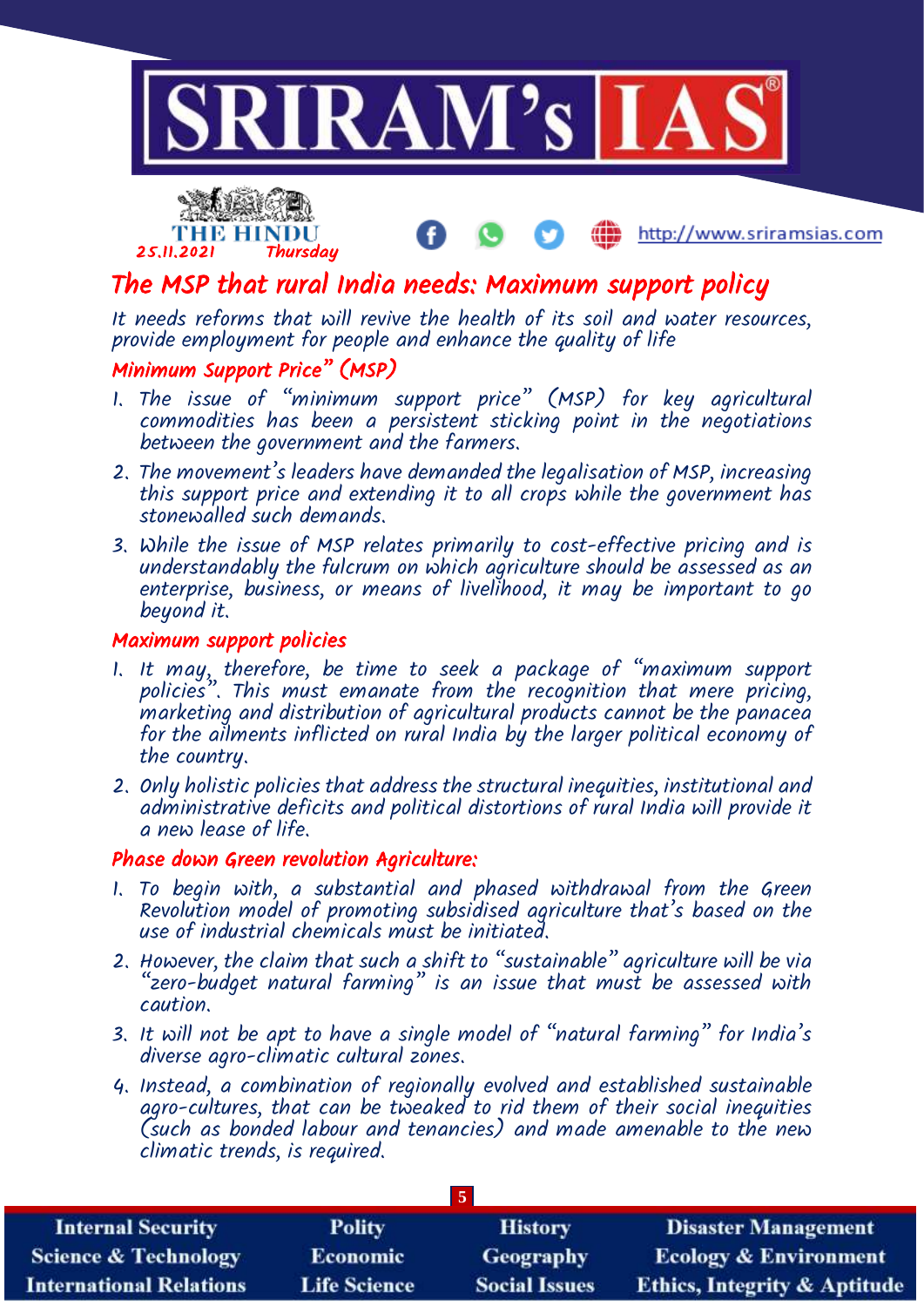



#### Holistic policies:

- 1. Policies to ensure equitable distribution of resources land as well as water — and access to a range of alternative economic practices and support structures must be framed.
- 2. Instead of subsidies (that largely go to non-rural beneficiaries), moratoria on loans and populist pay-outs just before elections, it is imperative that payments be made to promote the spread of "restorative agriculture" one that regenerates our soil and water resources and promotes seed and agro-biodiversity.
- 3. A comprehensive programme on these lines will enable not only a transition to sustainable agriculture but also enable people to develop climate change mitigation and adaptation strategies.
- 4. Supporting farmers to form collectives in which resources, labour, skills and knowledge are pooled for production, value addition and marketing could go a long way in correcting the multiple ways in which they are excluded from profits or gains.
- 5. Democratisation and decentralisation of agricultural planning can be linked to revitalising ecologically suitable cultivation, facilitating local collection and distribution and sustaining local food cultures that can alleviate malnutrition.
- 6. A new seed policy, which focuses on enabling local seed banks, can help farmers circumvent the problematic commercial seed industry.

#### New Economic deal for Rural India:

- 1. The divide between the rural and agrarian, on the one hand, and the urban and industrial, on the other, is not tenable today.
- 2. Promoting small-scale industries and processing centres that help rural areas to retain resources and skills along with providing employment is the answer to the vexed issue of unemployment and migration.
- 3. Rural India requires a new economic deal that addresses past mistakes and heals the wounds caused by years of neglect in healthcare, education and other avenues that enhance the quality of life.
- 4. Public institutions such as panchayats, anganwadis, schools and primary health centres require urgent reforms that de-bureaucratise state-citizen transactions and ensure that rural residents are treated as citizens, and not supplicants.

| -6                              |                     |                      |                                         |  |
|---------------------------------|---------------------|----------------------|-----------------------------------------|--|
| <b>Internal Security</b>        | <b>Polity</b>       | <b>History</b>       | <b>Disaster Management</b>              |  |
| <b>Science &amp; Technology</b> | <b>Economic</b>     | <b>Geography</b>     | <b>Ecology &amp; Environment</b>        |  |
| <b>International Relations</b>  | <b>Life Science</b> | <b>Social Issues</b> | <b>Ethics, Integrity &amp; Aptitude</b> |  |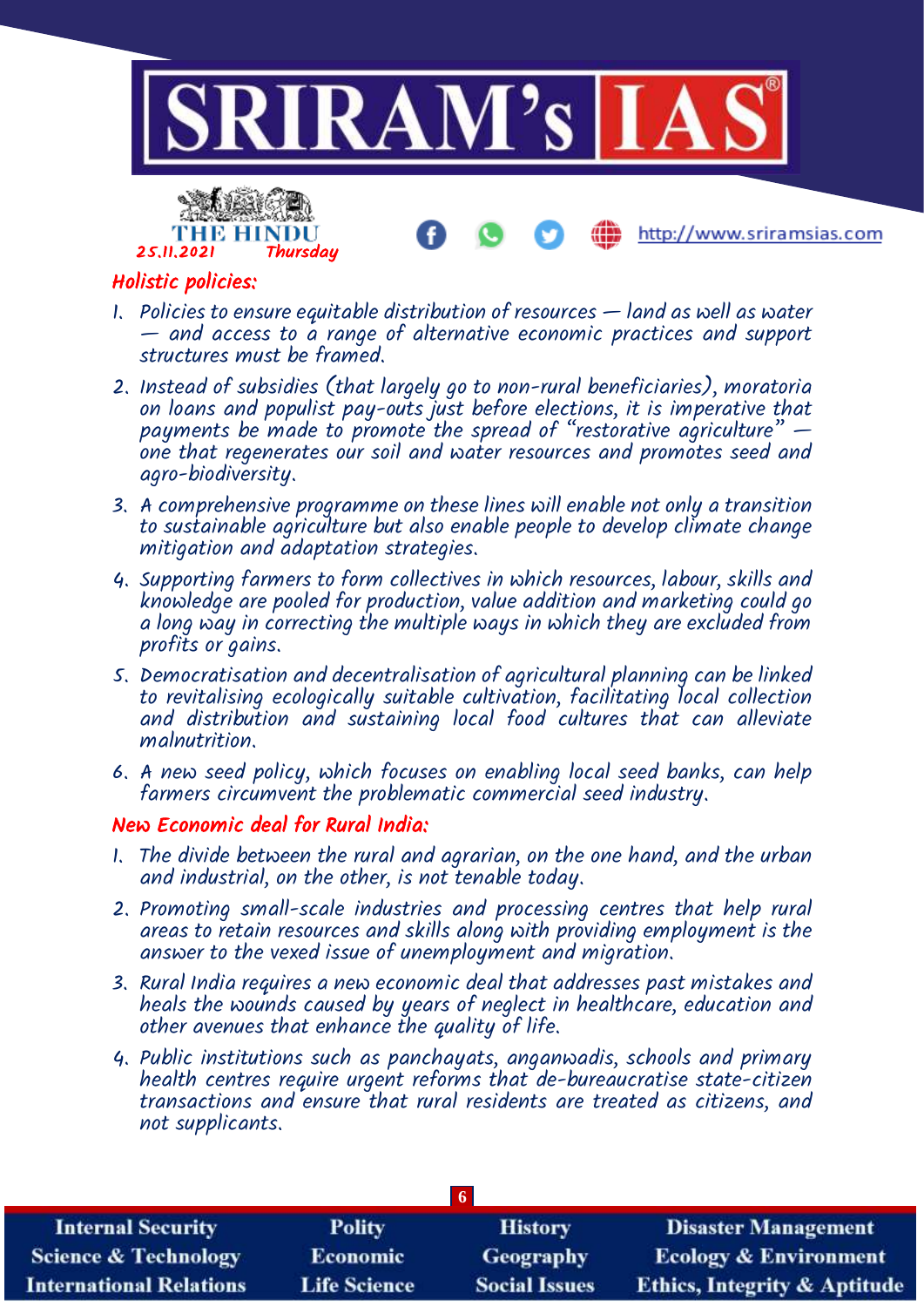



- 5. Instead of the band-aid approaches that seek to alleviate a range of problems caused by structural inequities and disadvantages, we need policies to address caste, ethnic, gender and class inequities.
- 6. Since the current political dispensation celebrates and invokes culture and heritage as its legitimising narratives, it would not be out of place for it, and  $u\ddot{s}$ , to recognise that our myriad and rich agri-cultures were  $-$  and can continue to  $-\overline{b}e$  the basis of our civilisational identity.

Instead of subscribing to alien models of corporatised and industrialised agriculture, whose devastating impacts are manifesting in widespread tragedies across the world, let us reclaim the knowledge heritage — while also eschewing the caste-based social system  $-$  of our diverse agri-cultures.

## Explained: The Bharat Gaurav scheme launched by Railways for private players

#### The Bharat Gaurav scheme

1. To promote and attract tourism business, the Indian Railways Tuesday launched Bharat Gaurav trains that will be operated by private players and run on theme-based circuits.



http://www.sriramsias.com

**TRAIN: Bharat Gaurav scheme** 

- 2. Through this policy, which offers operators the "Right of Use" of its rakes and infrastructure, the Railways has liberalised and simplified a part of operations that was otherwise carried out mostly by the Indian Railway Catering and Tourism Corporation (IRCTC).
- 3. While any entity can run these trains, including state governments, it is implied that the policy is targeted at tour operators.

#### What is the Bharat Gaurav policy?

- 1. According to the Bharat Gaurav policy, any operator or service provider, or virtually anyone, can lease trains from Indian Railways to run on a themebased circuit as a special tourism package.
- 2. The tenure of the arrangement is a minimum of two years and a maximum of the codal life of the coach. The operator has the freedom to decide the route, the halts, the services provided, and, most importantly, the tariff.

| <b>Internal Security</b>        | <b>Polity</b>       | <b>History</b>       | <b>Disaster Management</b>              |  |
|---------------------------------|---------------------|----------------------|-----------------------------------------|--|
| <b>Science &amp; Technology</b> | <b>Economic</b>     | <b>Geography</b>     | <b>Ecology &amp; Environment</b>        |  |
| <b>International Relations</b>  | <b>Life Science</b> | <b>Social Issues</b> | <b>Ethics, Integrity &amp; Aptitude</b> |  |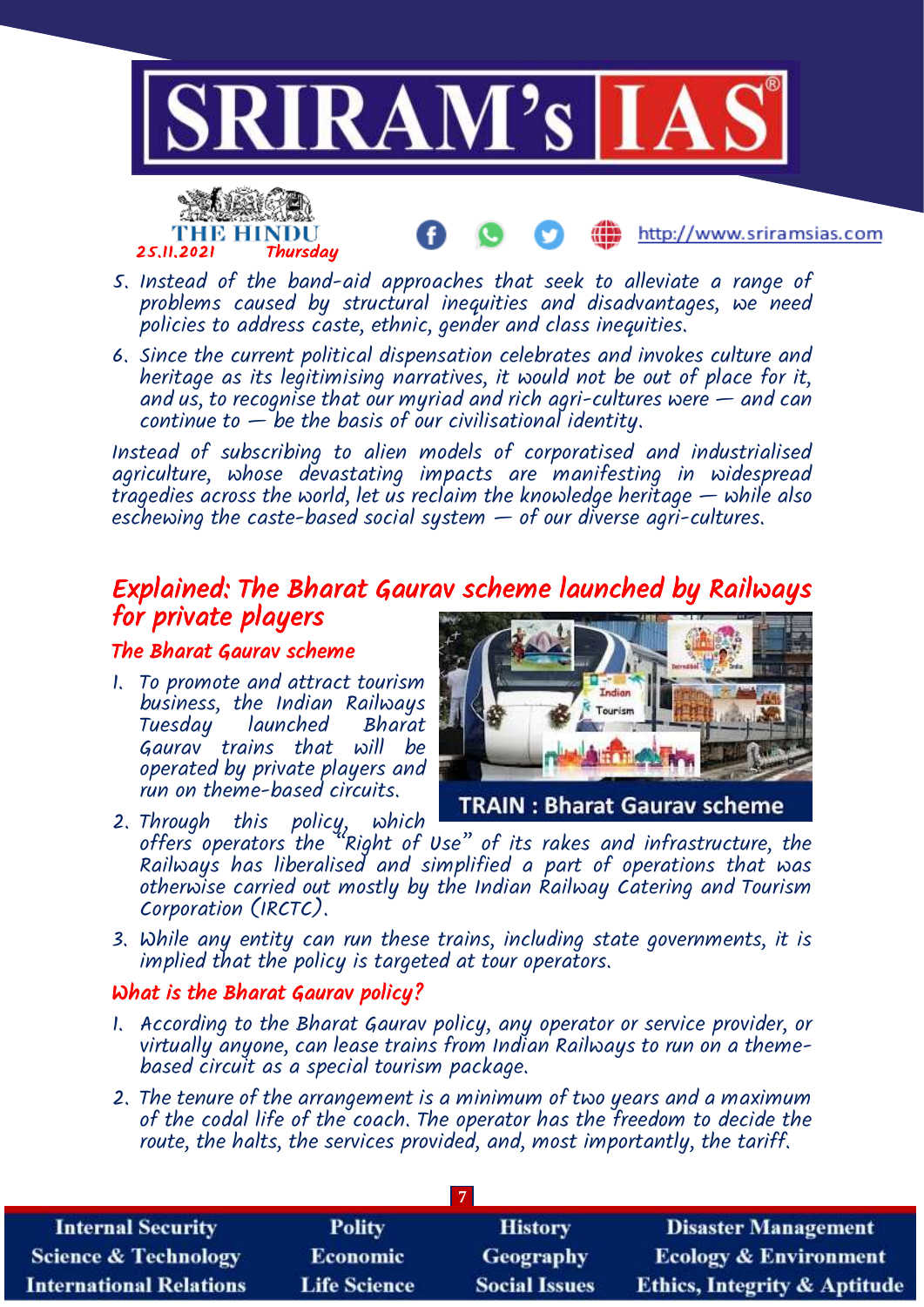



- http://www.sriramsias.com
- 3. The IRCTC runs such theme-based tourist trains, for instance, the Ramayana Express, which goes on a tour of several places connected to Lord Ram.
- 4. The Bharat Gaurav operator will also have to propose a similar business model wherein it takes care of local transport, sightseeing, food, local stays, etc. along with operating the trains.
- 5. The operator has to, however, take care of end-to-end, comprehensive services like hotel stay, local arrangements, etc. These trains cannot be used as ordinary transport trains between an origin and destination.

### Explained: How are cryptocurrencies regulated in countries around the world?

There is no apparent coordination among countries on the evolution of policy and regulatory response to virtual currencies. Responses range from a total ban to full  $acceltance$  — with a wide band in the middle.



#### The Cryptocurrency and Regulation of Official Digital Currency Bill, 2021

- 1. The Cryptocurrency and Regulation of Official Digital Currency Bill, 2021, listed for introduction in Parliament's Winter Session starting November 29, seeks to "create a facilitative framework for the creation of the official digital currency to be issued by the Reserve Bank of India".
- 2. The Bill "seeks to prohibit all private cryptocurrencies in India, however, it allows for certain exceptions to promote the underlying technology of cryptocurrency and its uses".
- 3. Prices of cryptocurrencies on local exchanges crashed overnight after the news broke, even though they remained largely unchanged in global markets.
- 4. Industry sources said there was panic- selling by crypto holders fearing an impending ban or restriction. There is currently no regulation or ban on cryptocurrencies in India; however, national responses to defining and regulating virtual currencies vary widely in jurisdictions around the world.

| <b>Internal Security</b>        | <b>Polity</b>       | <b>History</b>       | <b>Disaster Management</b>              |  |
|---------------------------------|---------------------|----------------------|-----------------------------------------|--|
| <b>Science &amp; Technology</b> | <b>Economic</b>     | <b>Geography</b>     | <b>Ecology &amp; Environment</b>        |  |
| <b>International Relations</b>  | <b>Life Science</b> | <b>Social Issues</b> | <b>Ethics, Integrity &amp; Aptitude</b> |  |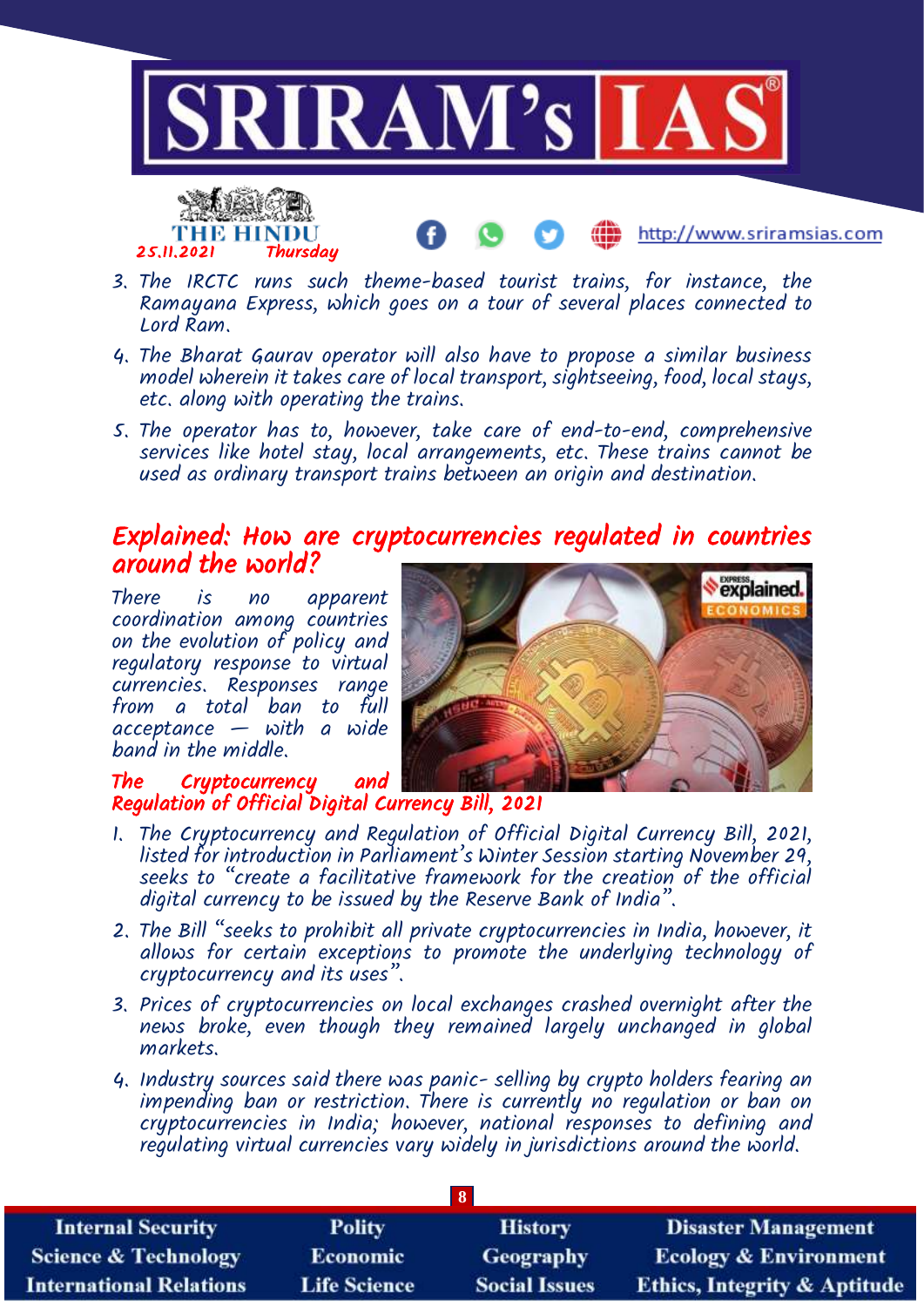





How are cryptocurrencies regulated in countries around the world?

- 1. The stance of countries and regulators has ranged from a total ban on these financial assets to allow them to operate with some regulations, to the other extreme of allowing virtual currency trading in the absence of any guidelines.
- 2. Governments and regulators remain divided on how to categorise it as



a currency or asset — and how to control it from an operational point of view. The evolution of the policy and regulatory response has been uncharacteristically discordant, with no apparent coordination in the responses of countries.

- 3. As stated above, the regulatory and policy response can vary from complete openness of the kind seen in countries like El Salvador, which has approved bitcoin as legal tender, to a total clampdown like in China, which has imposed stringent regulations on both cryptocurrencies and service providers.
- 4. Countries such as India are somewhere in between still in the process of figuring out the best way to regulate cryptos after some policy and regulatory experimentation.
- 5. The United States and European Union have been proactive in trying to pin down the regulatory mandate, while discussions continue.

# INDIA's lithium quest leading to Lithium Traingle

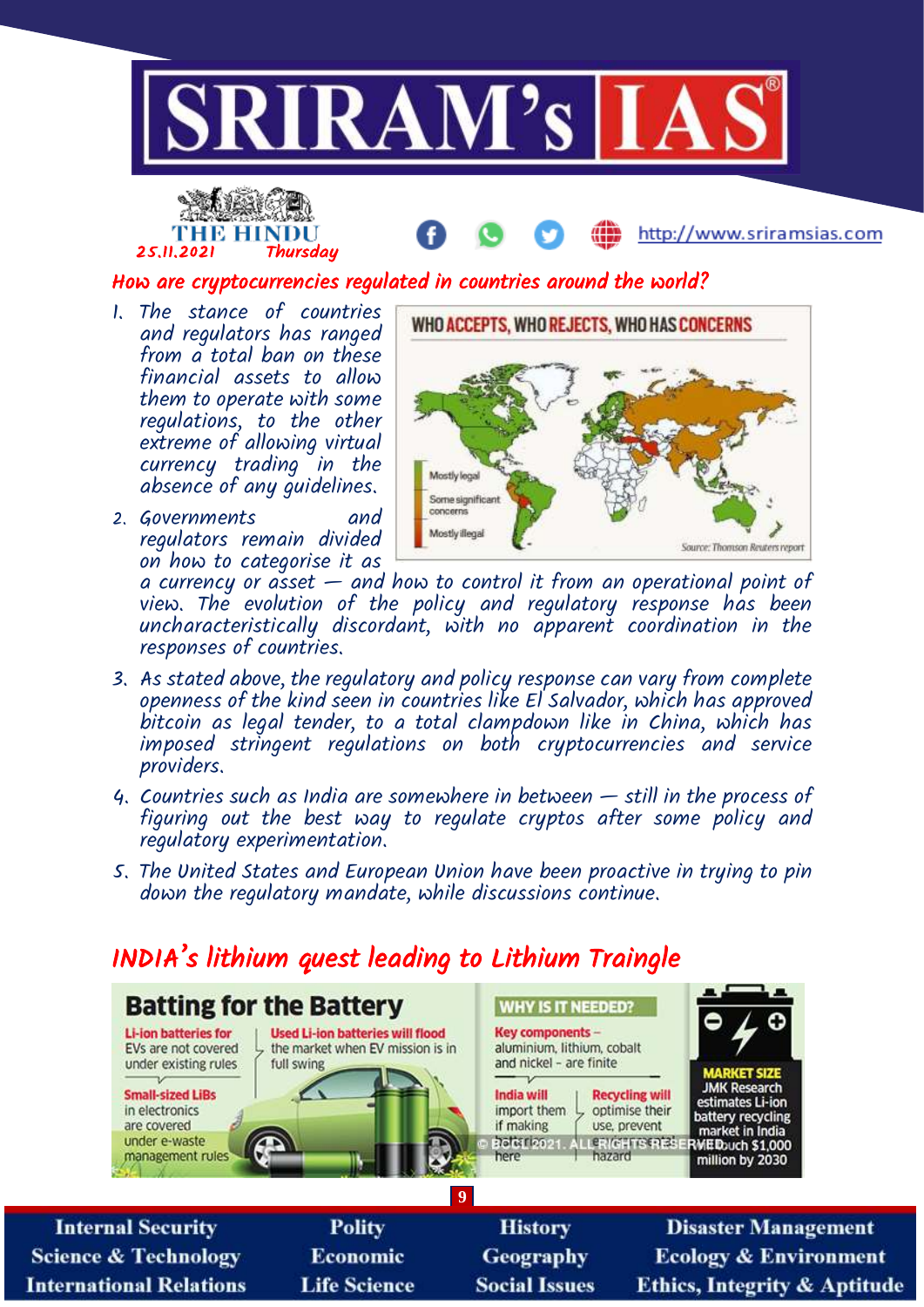







Attracting investors to the "lithium triangle" that overlays Argentina, Bolivia and Chile Source : Atlassons Business Services Private Limited

| <b>10</b>                       |                     |                      |                                         |  |
|---------------------------------|---------------------|----------------------|-----------------------------------------|--|
| <b>Internal Security</b>        | <b>Polity</b>       | <b>History</b>       | <b>Disaster Management</b>              |  |
| <b>Science &amp; Technology</b> | <b>Economic</b>     | <b>Geography</b>     | <b>Ecology &amp; Environment</b>        |  |
| <b>International Relations</b>  | <b>Life Science</b> | <b>Social Issues</b> | <b>Ethics, Integrity &amp; Aptitude</b> |  |